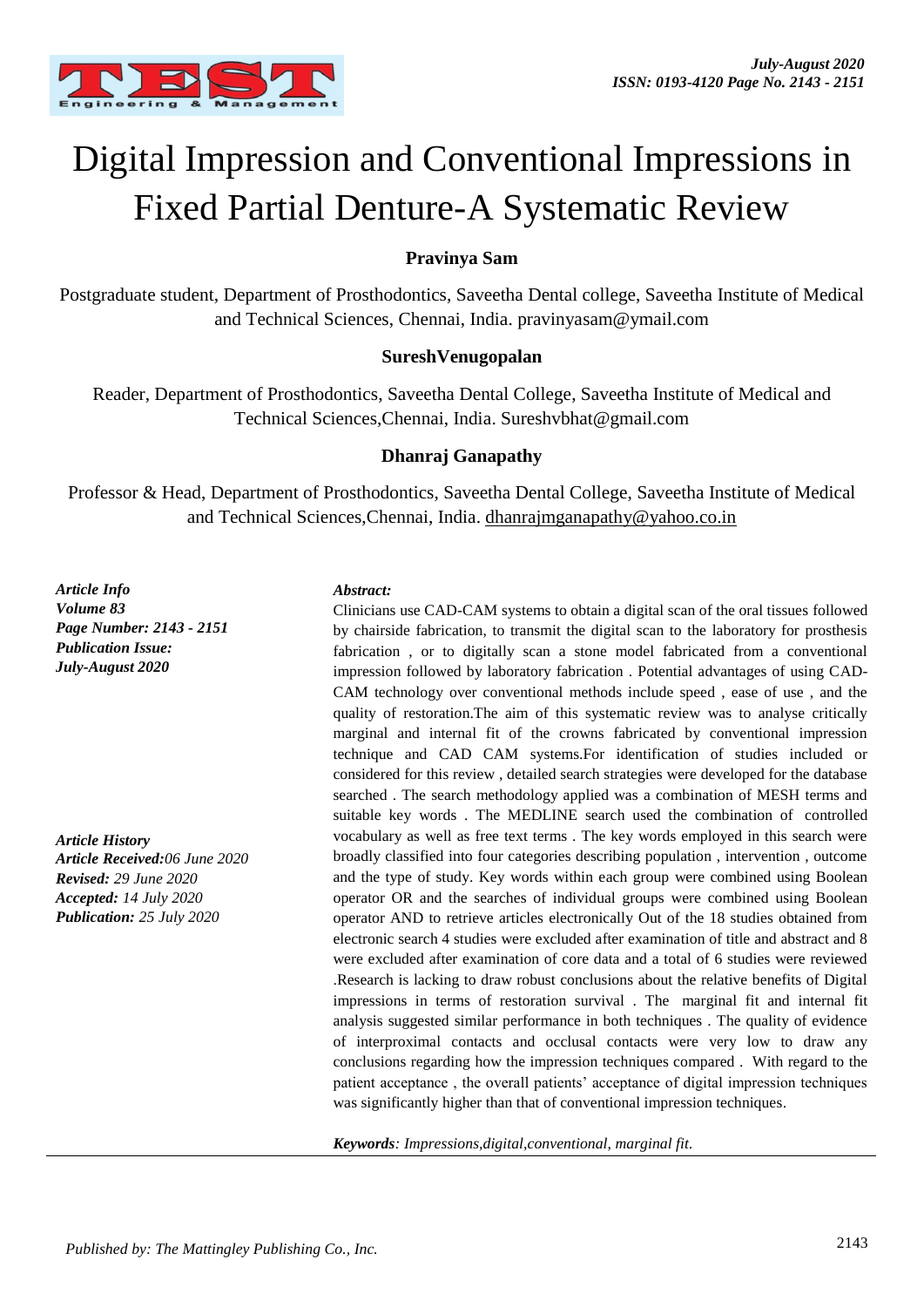

#### **BACKGROUND:**

The use of intraoral scanners for study models has increased in recent times . Digital scanners can obtain high quality impressions and can reduce several problems like the gag reflex , patient discomfort , time , accuracy. In the 1980's Intraoral scanning systems were introduced. Computer-aided design and computer-aided manufacturing (CAD-CAM) systems have been tested since the early 1970s as an alternative to the conventional methods for fabrication of indirect restorations. Since then, CAD-CAM systems have undergone substantial development and have become increasingly popular in dental offices. The common applications of CAD-CAM technology for replacement of missing teeth or tooth structure include fabrication of inlays , onlays , single crowns , fixed dental prostheses , implant crowns , and partial and complete denture[s\(Boeddinghaus et al., 2015; Seelbach et al.,](https://paperpile.com/c/eGj7ra/kgV2+DIJQ)  [2013\)](https://paperpile.com/c/eGj7ra/kgV2+DIJQ)

Clinicians use CAD-CAM systems to obtain a digital scan of the oral tissues followed by chairside fabrication, to transmit the digital scan to the laboratory for prosthesis fabrication , or to digitally scan a stone model fabricated from a conventional impression followed by laboratory fabrication . Potential advantages of using CAD-CAM technology over conventional methods include speed , ease of use , and the quality of restorations . Reduction in patient discomfort , time efficient treatment , and ability of capturing highly accurate information and storing highly accurate information without pouring stone casts are some of the benefits of digital impression technique .

Digital impression techniques can save space and time in the clinic by eliminating the need to pour stone cast . Other advantages of the digital impressions and scanning systems are the easy transfer of digital data to the dental technician through email , avoiding shipping of impression and models to the laboratory . This results in a better communication with the laboratory

2144 *Published by: The Mattingley Publishing Co., Inc.*

[\(Menini et al., 2018\).](https://paperpile.com/c/eGj7ra/uE3K) The dental technician can immediately visualize tooth preparations ( or the position of implant scan bodies ) , and this guarantees a better communication .

Digital dentistry is can improve and transform the relationship between dentist and dental laboratory . As a part of this trend , intraoral scanners are playing a pivotal role to this changing relationship . In the last few years, several studies have dealt with IOS and their use in different fields of dentistry .However , only a few studies have compared the patient preference and comfort with digital and conventional impressions in particular among young patients .

The primary objective of this systematic review was to analyse critically marginal and internal fit of the crowns fabricated by conventional impression technique and CAD CAM systems . We also compared secondary outcomes of Time efficiency accuracy and operator perception.

## *MATERIALS AND METHODS :*

Review of literature on studies evaluating the accuracy of conventional and CAD CAM impressions that have been published was carried out without any filter on publication dates and all articles of the past were retrieved .

#### *SOURCES USED :*

For identification of studies included or considered for this review , detailed search strategies were developed for the database searched . The search methodology applied was a combination of MESH terms and suitable key words . The MEDLINE search used the combination of controlled vocabulary as well as free text terms . The key words employed in this search were broadly classified into four categories describing population , intervention , outcome and the type of study. Key words within each group were combined using Boolean operator OR and the searches of individual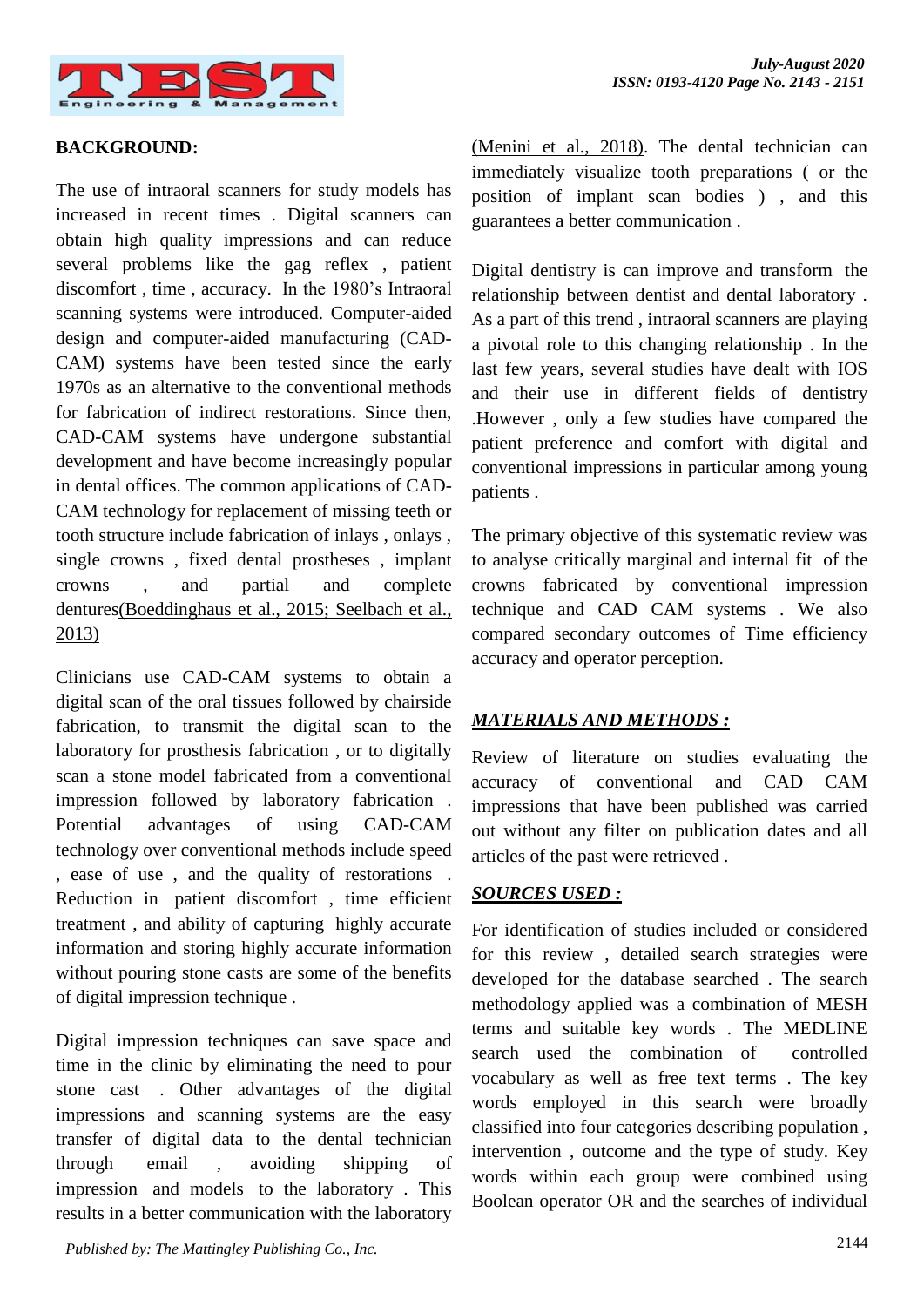

groups were combined using Boolean operator AND to retrieve articles electronically .

# *LANGUAGE :*

Articles in other languages than English were not included.

# *SEARCHED DATABASES* :

- PubMed
- PubMed Advanced Search
- MEDLINE
- Google Scholar

# **SEARCH STRATEGY:**

((((((Fixed partial denture) OR FPD) OR FDP) OR Dental bridge)) AND ((((((((((((((Intra Oral Digital)) Scanner) OR Intra oral digital scanners) OR Intra oral scanner) OR Intra oral scanners) OR Computer Aided designing) OR Computer assisted designing) OR Computer aided design) OR Computer assisted design) OR CAD) OR Computer assisted manufacturing) OR Computer aided manufacturing) OR CAM) OR CAD-CAM)) AND (((((((Conventional Impression) OR Alginate impression) OR Elastomeric impression) OR Addition silicone impression) OR condensation silicone impression) OR polyether impression) OR polysulfide impression)) AND (((((Marginal gap) OR Internal fit) OR Time efficiency) OR Accuracy) OR Operator perception)

# SEARCH METHODOLOGY :



# *INCLUSION CRITERIA* :

# *CRITERIA FOR CONSIDERING STUDIES FOR THIS REVIEW*

# *Types of studies :*

1. Clinical studies , case control studies and randomized control trials

# *Types of Population :*

- 1. Conventional Impression
- 2. CAD CAM impression

## *Types of outcome measures :*

- Internal fit
- Marginal Fit
- Accuracy

# *EXCLUSION CRITERIA :*

The following studies were excluded

- Case reports/case series
- In vitro studies
- Review articles

## RESULTS :

Out of the 18 studies obtained from electronic search 4 studies were excluded after examination of title and abstract and 8 were excluded after examination of core data and a total of 6 studies were reviewed as depicted in the flow chart.(Fig 1),The variables of interest of the study,characteristics of the included studies and reasons for excluding the studies were stated(Tables 1,2,3)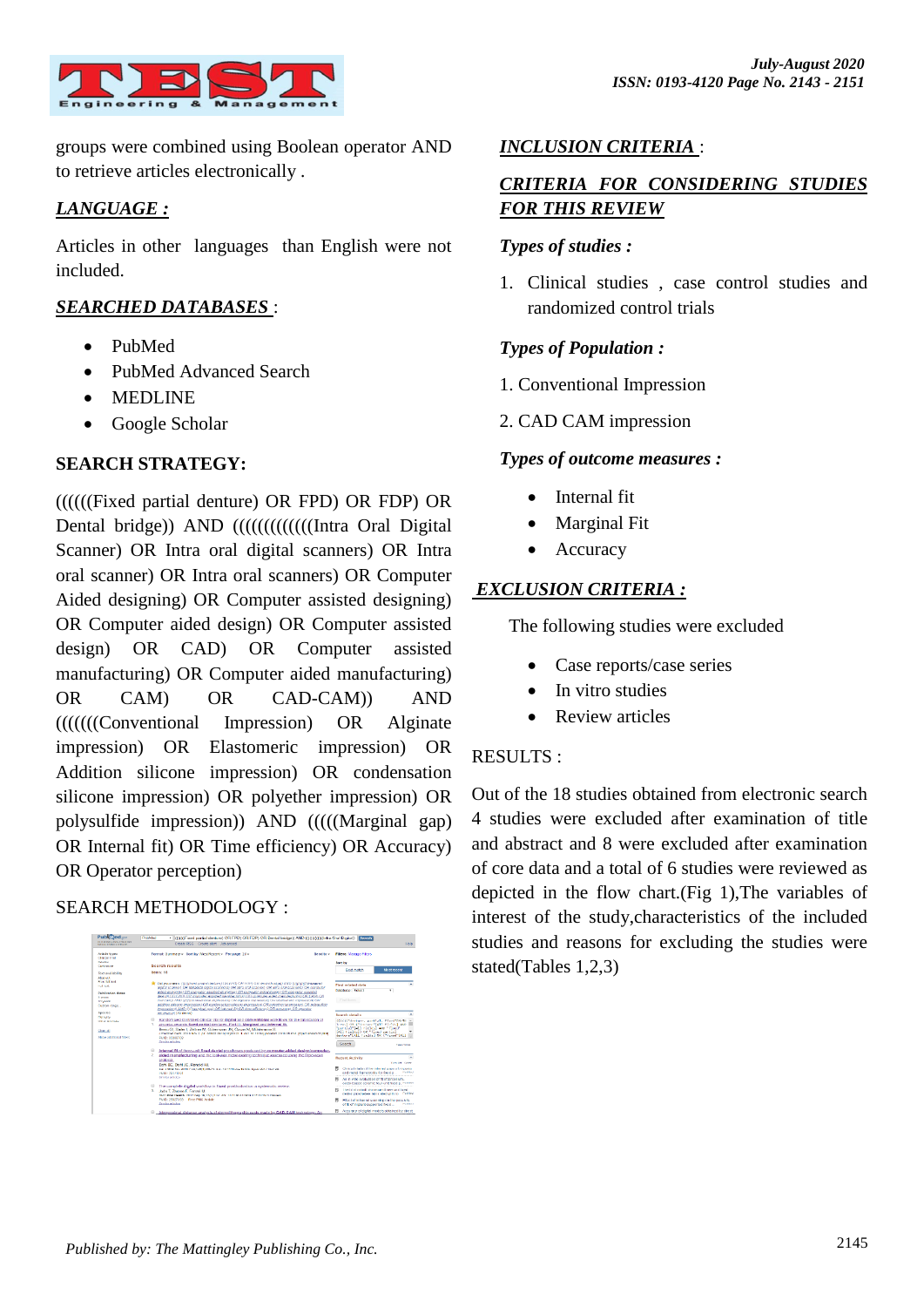



Fig 1: Flow chart for search methodology

# Table 1:VARIABLES OF INTEREST

|              | $\cdot$ . No | Variables of Interest |
|--------------|--------------|-----------------------|
| Marginal Fit |              |                       |
|              |              | Internal fit          |

# Table 2:GENERAL INFORMATION OF INCLUDED STUDIES IN THE REVIEW :

| S.<br>N <sub>0</sub> | <b>Article</b>             | <b>Sample</b><br>size | <b>Impression compared</b> | <b>Outcome</b>                            |
|----------------------|----------------------------|-----------------------|----------------------------|-------------------------------------------|
| 1)                   | Janfredreick et<br>al 2012 | 5                     | Polyether<br>Lava scan     | Direct<br>digitalisation<br>less error    |
| 2)                   | Gonzaga<br>et<br>al(2014)  | 12                    | Polyether<br>Lava cos      | Polyether<br>impressions<br>less accurate |
| 3)                   | Danush<br>et<br>al(2015)   | $25$ (invivo)         | Polyether<br>Lava Cos      | Direct<br>digitalisation<br>better        |
| 4)                   | Benic<br>et<br>al(2018)    | $10$ (invivo)         | Polyether                  | iTero<br>better<br>direct<br>in           |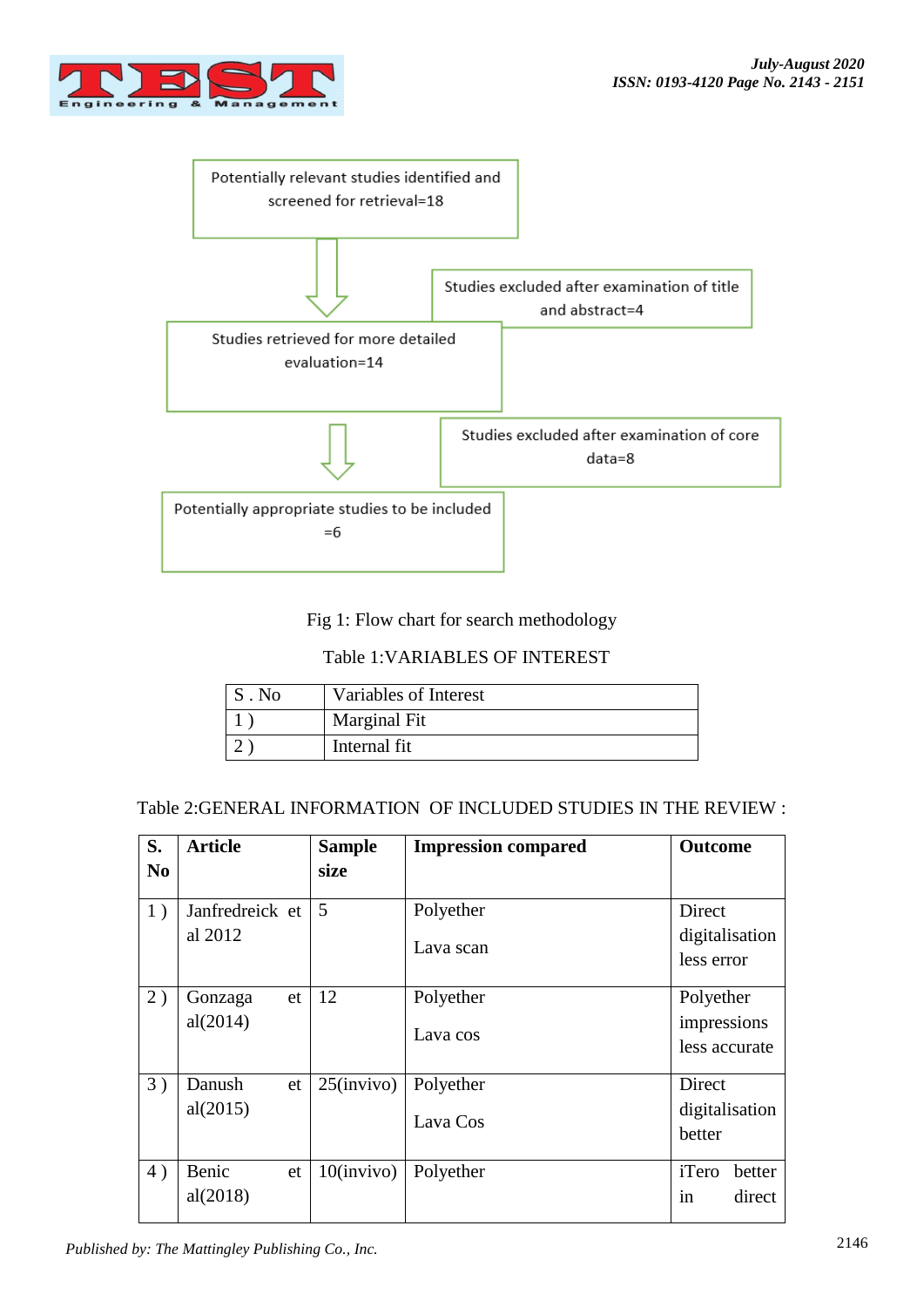

|    |                             |    | Lava, iTero, Cerec                    | digitalisation                                  |
|----|-----------------------------|----|---------------------------------------|-------------------------------------------------|
| 5) | Seokhwan<br>et<br>al(2015)  | 10 | Polyether,<br>Lava                    | N <sub>o</sub><br>difference in<br>marginal fit |
| 6) | Paolo<br>al<br>et<br>(2008) | 45 | Polyether, lava, procera, every erest | Lava<br>better<br>marginal fit                  |

## TABLE 3: EXCLUDED STUDIES WITH THE REASON FOR EXCLUSION :

| S. No | Article                   | Reason for exclusion                                                  |  |
|-------|---------------------------|-----------------------------------------------------------------------|--|
|       |                           |                                                                       |  |
| 1)    | Anders otorp et al (2011) | Impression techniques not compared                                    |  |
| 2)    | Dubal R K et al $(2015)$  | Difference<br>Digital<br>population<br>in<br>impressions not compared |  |
| 3)    | Karl M et al (2012)       | Different<br>(Implant<br>Population<br>impressions)                   |  |
| 4)    | Dahl et al (2017)         | Impression techniques not compared                                    |  |
| 5)    | Hoffman et al (2017)      | Impression techniques not compared                                    |  |
| 6)    | Joda et al (2017)         | <b>Review Article</b>                                                 |  |
| 7)    | Keul et al (2014)         | Different Outcome measure                                             |  |
| 8)    | Shembesh et al (2016)     | Conventional impression not compared                                  |  |
| 9)    | Ting Shu et al $(2016)$   | Different outcome measure                                             |  |
| 10)   | Ueda et al $(2015)$       | Different population                                                  |  |
| 11)   | Vandeweghe et al (2016)   | Different Population (Implant Crowns)                                 |  |
| 12)   | Wettstein et al (2008)    | Different outcome measure                                             |  |

## *RISK OF BIAS IN INCLUDED STUDIES:*

The assessments for the four main methodological quality items are shown in table. The study was assessed to have a "High risk" of bias if it did not record a "Yes" in three or more of the four main

categories, "Moderate" if two out of four categories did not record a "Yes" and "Low" if randomisation assessor binder and completeness of follow-up were considered adequate and CEBM levels of evidence assessed(Tables 4,5,6).

| Author<br>and<br>year          | Randomisation  | Allocation<br>concealed | Assessor<br>blinding | <b>Dropouts</b><br>described | <b>Risk of Bias</b> |
|--------------------------------|----------------|-------------------------|----------------------|------------------------------|---------------------|
| JanFrederick<br>et al $(2012)$ | N <sub>o</sub> | No                      | No                   | No                           | High                |
| Gonzaga<br>et                  | Yes            | No                      | No                   | No                           | High                |

**Table 4: RISK OF BIAS- MAJOR CRITERIA**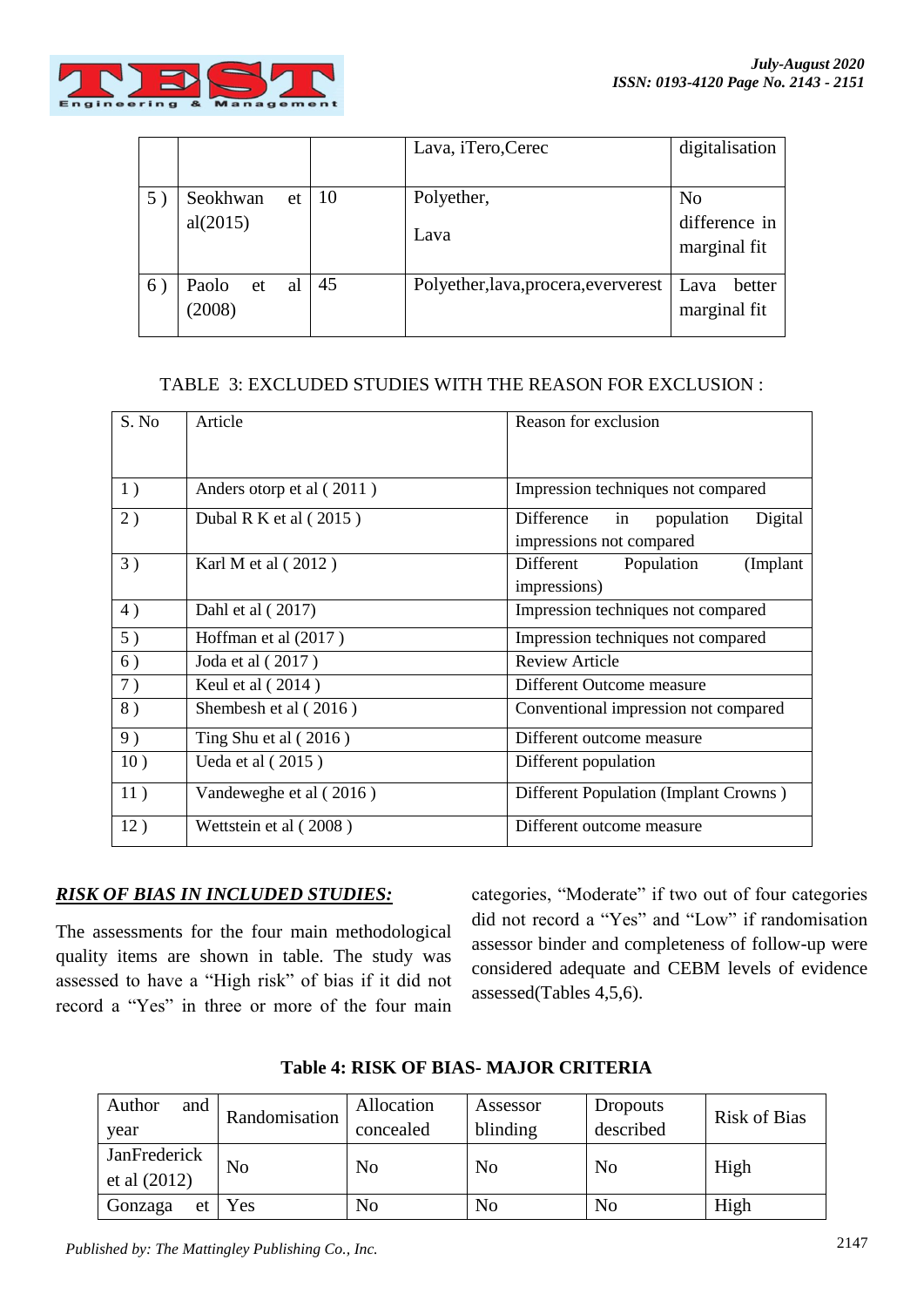

| al(2014)    |    |     |                |                |                |          |
|-------------|----|-----|----------------|----------------|----------------|----------|
| Danush      | et | Yes | N <sub>o</sub> | N <sub>o</sub> | Yes            | Moderate |
| al(2015)    |    |     |                |                |                |          |
| Benic       | et | Yes | N <sub>o</sub> | N <sub>o</sub> | N <sub>o</sub> | High     |
| al(2018)    |    |     |                |                |                |          |
| Seokhwan et |    | Yes | N <sub>o</sub> | N <sub>o</sub> | N <sub>o</sub> | High     |
| al(2015)    |    |     |                |                |                |          |
| Paolo et    | al | Yes | Yes            | Yes            | Yes            |          |
| (2008)      |    |     |                |                |                | Low      |

# **Table 5 :RISK OF BIAS –MINOR CRITERIA**

| Author and Year   | Sample justified | <b>Baseline</b> | I/E criteria | Method error |
|-------------------|------------------|-----------------|--------------|--------------|
|                   |                  | Comparison      |              |              |
| JanFrederick et   | yes              | yes             | yes          | no           |
| al $(2012)$       |                  |                 |              |              |
| Gonzaga<br>et     | no               | yes             | yes          | yes          |
| al(2014)          |                  |                 |              |              |
| Danush<br>et      | yes              | yes             | yes          | no           |
| al(2015)          |                  |                 |              |              |
| Benic<br>et       | yes              | yes             | yes          | no           |
| al(2018)          |                  |                 |              |              |
| Seokhwan<br>et    | N <sub>o</sub>   | no              | no           | no           |
| al(2015)          |                  |                 |              |              |
| Paolo<br>al<br>et | Yes              | no              | yes          | no           |
| (2008)            |                  |                 |              |              |

## **Table 6:CEBM LEVEL OF EVIDENCE OF INCLUDED STUDIES**

| S.NO           | <b>STUDY</b>         | <b>STUDY DESIGN</b> | <b>OF</b><br><b>CEBM</b><br><b>LEVEL</b> |
|----------------|----------------------|---------------------|------------------------------------------|
|                |                      |                     | <b>EVIDENCE</b>                          |
| $\vert$ 1      | Janfredreick et al   | In vivo             | Level 4                                  |
|                | 2012                 |                     |                                          |
| $\overline{2}$ | Gonzaga<br>et        | In vivo             | Level 4                                  |
|                | al(2014)             |                     |                                          |
| $\overline{3}$ | Danush<br>et         | In vivo             | Level 4                                  |
|                | al(2015)             |                     |                                          |
| $\overline{4}$ | Benic et al $(2018)$ | In vivo             | Level 4                                  |
| $\overline{5}$ | Seokhwan<br>et       | In vivo             | Level 4                                  |
|                | al(2015)             |                     |                                          |
| 6              | Paolo et al (2008)   | Invivo              | Level 1 b                                |

# **DISCUSSION:**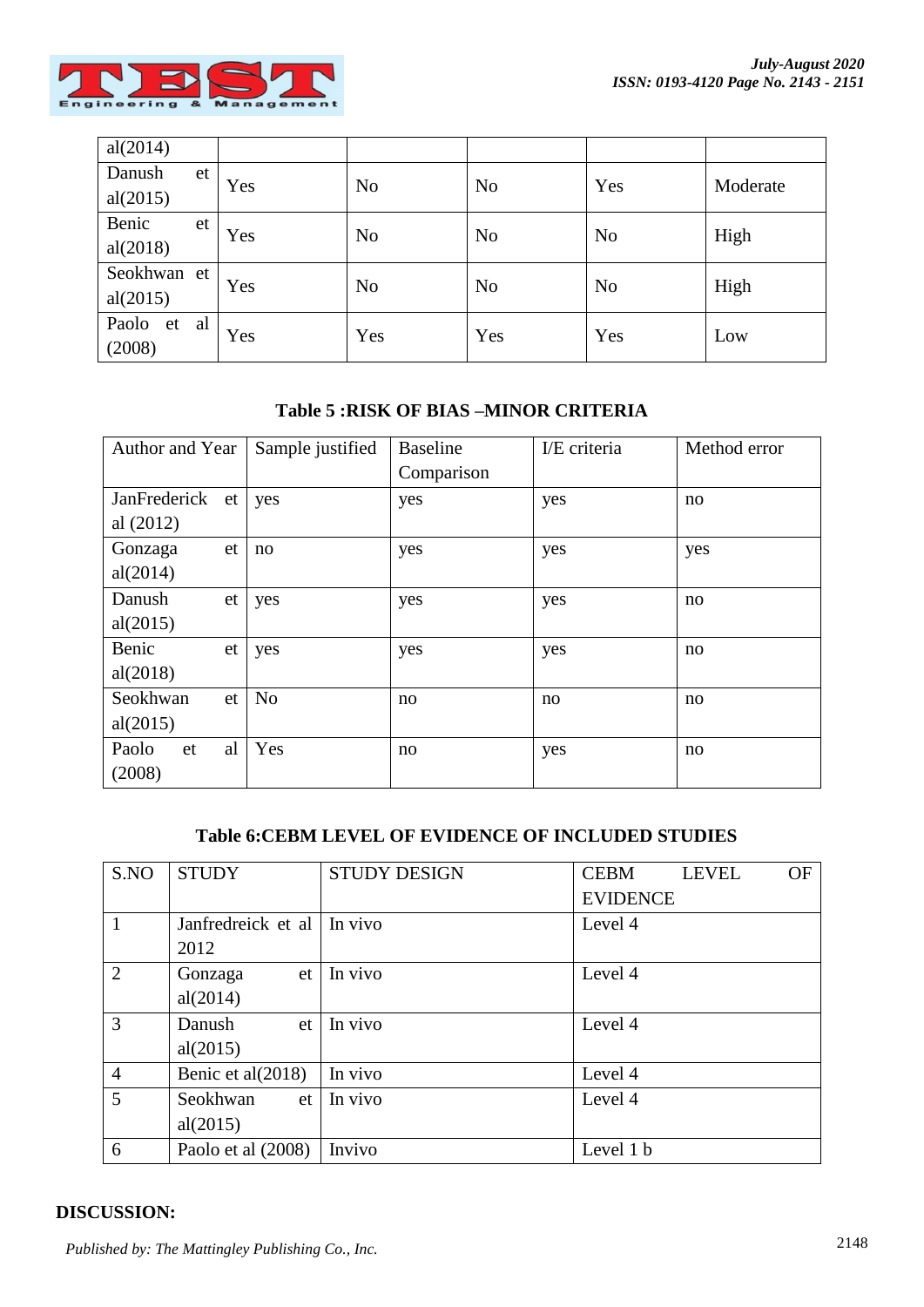

To compare the marginal and internal fit of fixed prosthetic denture restorations fabricated with digital and conventional impression techniques is the aim of this review. The secondary outcomes included determining the effect on the accuracy outcome as well as patient and operator perception . Dental restorations fabricated with the digital impression technique presented with comparitively smaller but not statistically significant marginal and internal discrepancies than those fabricated with the conventional impression technique . Digital dies led to restorations with smaller marginal discrepancies and significantly smaller internal spaces than SLA / polyurethane dies .[\(\(Bosniac et al., 2019; Menini et](https://paperpile.com/c/eGj7ra/uE3K+ILw2)  [al., 2018\)](https://paperpile.com/c/eGj7ra/uE3K+ILw2)

All reported marginal gaps of crowns fabricated using digital impressions included in this review resulted in clinically acceptable marginal gaps . All marginal gaps were less than 120 μm, which is the clinical acceptable limit [\(Güth et al.,](https://paperpile.com/c/eGj7ra/NSmS+R1VF)  [2013, 2017\)](https://paperpile.com/c/eGj7ra/NSmS+R1VF) . With digital impressions indirect digitalization results are clinically acceptable when concerning crowns . For fabrication of implant supported crowns and FDPs digital impression accuracy is clinically acceptable . Trueness and precision differs significantly between the digital impression systems and impression methods . Local deviations over 100 μm can lead to inaccurate fitting , thus causing problems in large prosthetic restoration[s\(Stimmelmayr et al., 2012\)](https://paperpile.com/c/eGj7ra/jL0d) . Impression accuracy and the fit of the definitive prosthesis depend on every phase of the process . In conventional techniques every step , including impression , stone casts , wax patterns , investment , and casting , must be carried out precisely to achieve the best fit . Instead , dental CAD / CAM systems usually need fewer steps ( i.e. , digital impression , design , and milling ) , where the number of error sources is less than in the conventional method [\(Ueda et al., 2016\)](https://paperpile.com/c/eGj7ra/5znG) .

Additionally , the milling method is also standardized . In fabrication of full - arch FDPs , digital impressions showed higher local deviations than conventional impressions did . As clinical implications of this study , it concluded that the accuracy of CAD / CAM systems and digital impressions is compatible with conventional impressions . The time efficiency of digital impression systems is better than for conventional techniques [\(Ahrberg et al., 2016; Berrendero et al.,](https://paperpile.com/c/eGj7ra/kWQI+6lWY)  [2016\)](https://paperpile.com/c/eGj7ra/kWQI+6lWY) . As to operator's perception , digital impressions are easier for inexperienced clinicians . On the other hand , distal targets are challenging to impress with intraoral cameras . The size of digital intraoral cameras is still bigger than traditional impression trays . Some digital systems , for example CEREC Bluecam, also require use of titanium oxide to improve the contrast . In dental digital impression systems , the number of error sources is smaller than in traditional impression methods . The digital impression is monitored on the hardware display screen , thus enabling poorly scanned objects to be reproduced smoothly without losing the complete impression data [\(Kohorst et al.,](https://paperpile.com/c/eGj7ra/KGNg+133a)  [2011; Vlahova, 2016\).](https://paperpile.com/c/eGj7ra/KGNg+133a)

The intraoral camera is often a more comfortable and less invasive option for patients with sensitive gag reflex or profuse salivation , and the data transmission is cheap and fast . Digital impression data is also easier to store . Digitalization has already become common place in dentistry in other specialized areas such as radiology . On the other hand, high investment costs are a barrier to uptake of technologies [\(Benli, 2018\)](https://paperpile.com/c/eGj7ra/6y0i) . Many of these studies measured the accuracy of the final restoration , and consequently the results may be influenced by each step of the ceramic manufacturing phase , not only the impression . The fit of the final restoration is measured from the gap between the restoration and the clinical preparation . In these studies , there was variation on how the fit of the final restoration was evaluated . Although all studies measured the accuracy of the restoration , this should be noted when results are compared [.\(Alqahtani, 2017; Benli,](https://paperpile.com/c/eGj7ra/6y0i+EmBm)  [2018\)](https://paperpile.com/c/eGj7ra/6y0i+EmBm)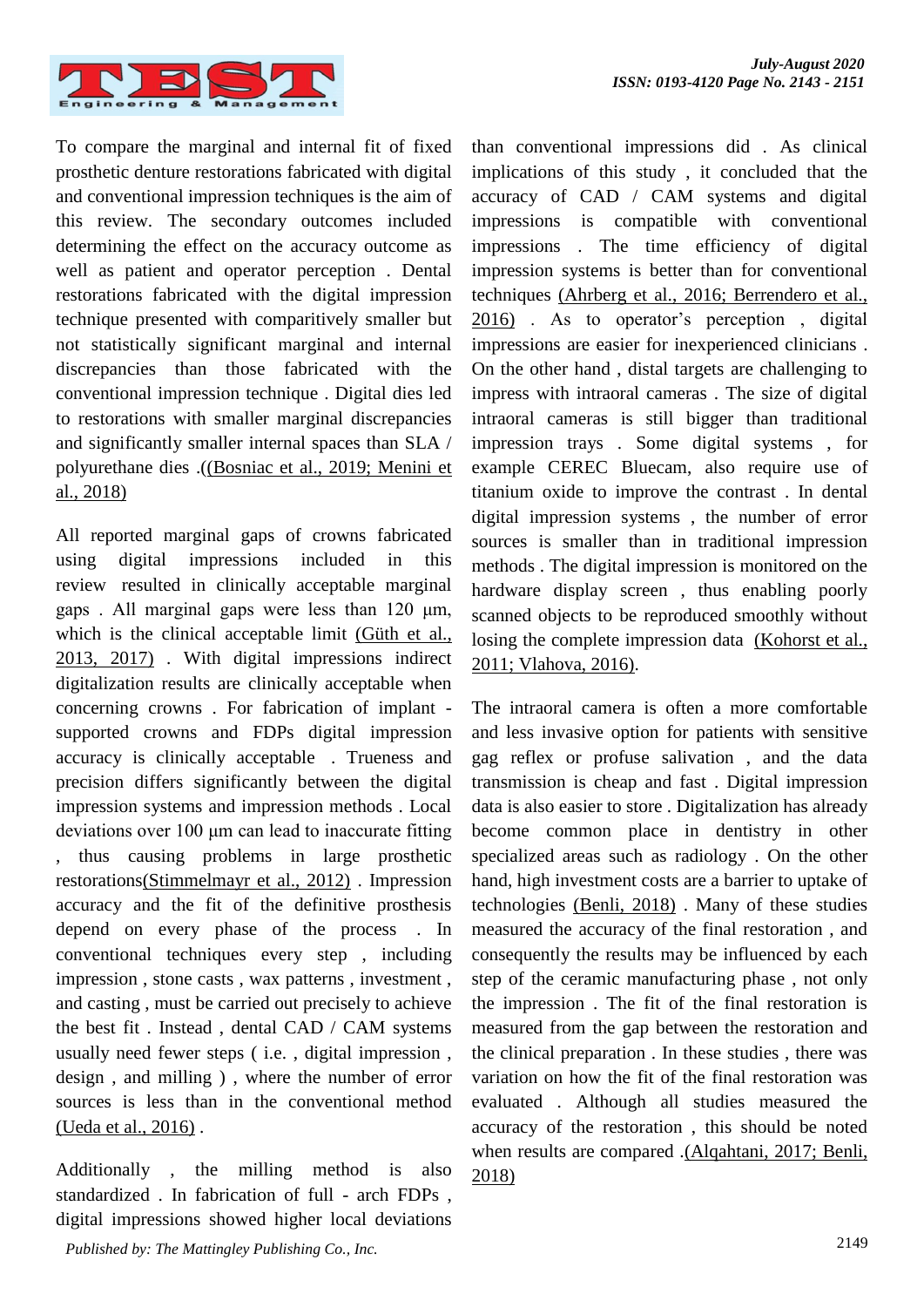

To analyse the acceptance and stress perceived by the patients during impression making, homogenecity of the study population is necessary . This approach is important when it comes to objectively report patients' acceptance avoiding report of bias of patients who had previous experience with the dental impression techniques [\(Roggendorf et al., 2012\)](https://paperpile.com/c/eGj7ra/mXqu) . Nausea, while performing dental procedures acts as a problem while providing good-quality dental treatment, especially when it is necessary to take impressions or when inserting removable maxillary prosthesis. The treatment plan could also be compromised due to the need to limit the impact of the gag reflex .Furthermore , some patients may require more invasive levels of intervention such as anesthesia (local or general) or conscious sedation . Data about the exact prevalence of the gag reflex in the general population are not available, but it undoubtedly affects many patients [\(Huang et al., 2015; Marcel et](https://paperpile.com/c/eGj7ra/v1ww+y5FX)  [al., 2020\).](https://paperpile.com/c/eGj7ra/v1ww+y5FX)

The findings of this review indicated poor homogeneity of the study designs and populations. Also, there are a few number of studies available relating to the accuracy of digital and conventional implant impression, whether in vivo or in vitro , so the meta-analysis could not be performed . Based on the finding of this study, additional laboratory and clinical research is suggested to appraise the accuracy and validity of digital implant impression technique in the prosthodontic field .

## **CONCLUSION:**

Research is lacking to draw robust conclusions about the relative benefits of Digital impressions in terms of restoration survival. The marginal fit and internal fit analysis suggested similar performance in both techniques. The quality of evidence of interproximal contacts and occlusal contacts were very low to draw any conclusions regarding how the impression techniques compared. With regard to the patient acceptance, the overall patients' acceptance of digital impression techniques was significantly higher than that of conventional impression techniques Intraoral scanner is of better value in terms of patient comfort with respect to gag reflex and breathing difficulty . No significant differences were found between the two techniques in terms of stress . With increasing popularity and adoption of digital scanners by dentists, pragmatic practice based trials involving standardized , patient centered outcomes may improve confidence in the comparative effectiveness of Digital impressions .

## **REFERENCES**

- 1. Ahrberg, D., Lauer, H. C., Ahrberg, M., & Weigl, P. (2016). Evaluation of fit and efficiency of CAD/CAM fabricated all-ceramic restorations based on direct and indirect digitalization: a double-blinded, randomized clinical trial. In *Clinical Oral Investigations* (Vol. 20, Issue 2, pp. 291–300). https://doi.org/10.1007/s00784-015-1504-6
- 2. Alqahtani, F. (2017). Marginal fit of all-ceramic crowns fabricated using two extraoral CAD/CAM systems in comparison with the conventional technique. In *Clinical, Cosmetic and Investigational Dentistry* (Vol. 9, pp. 13– 18). https://doi.org[/10.2147/ccide.s130856](http://dx.doi.org/10.2147/ccide.s130856)
- 3. Benli, M. (2018). Comparative evaluation of the fit of ceramic inlay restorations fabricated with heat-press technique and CAD/CAM systems: A preliminary study. In *Eastern Journal of Medical Sciences* (Vol. 3, Issue 3, pp. 48–52). https://doi.org[/10.32677/ejms.2018.v03.i03.005](http://dx.doi.org/10.32677/ejms.2018.v03.i03.005)
- 4. Berrendero, S., Salido, M. P., Valverde, A., Ferreiroa, A., & Pradíes, G. (2016). Influence of conventional and digital intraoral impressions on the fit of CAD/CAM-fabricated all-ceramic crowns. In *Clinical Oral Investigations* (Vol. 20, Issue 9, pp. 2403–2410). https://doi.org[/10.1007/s00784-016-1714-6](http://dx.doi.org/10.1007/s00784-016-1714-6)